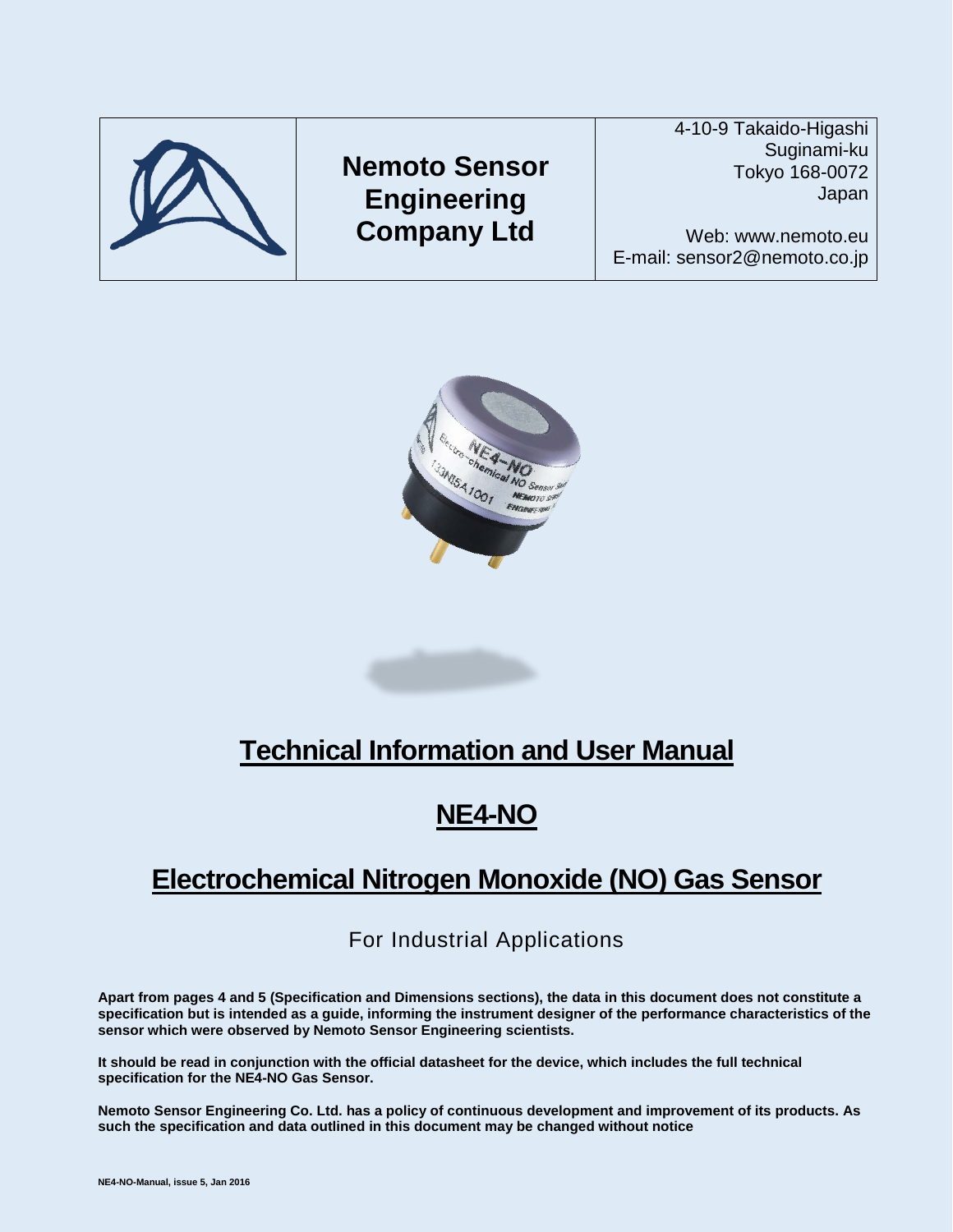

## **INTRODUCTION**

Nemoto & Co. Ltd was established in 1941 and continues to develop unique technologies for Safety, Security and Health markets worldwide. Using our unique experience of fine chemical preparation and printing, we were able to enter the gas sensor market in 1979 with a range of high-quality hot-wire type sensors (pellistors). Nemoto is now one of the world's leading manufacturers of chemical sensors and has so far delivered over 30 million devices to the market.

As a result of three years' development at our Tokyo R&D centre, we released our first electrochemical gas sensor in 2000.

The NE4-NO Gas Sensor is a 3-Electrode electrochemical gas sensor designed for the detection and measurement of Nitrogen Monoxide in the range 0-250 ppm, in a wide range of industrial and commercial safety applications. By adhering to industry standards for size and connection orientation, the NE4-NO can be retrofitted easily to existing product designs.

By using our experience of design for manufacture and our high volume production facilities in Japan and China, we have successfully reduced the cost of the NE4-NO whilst being able to maintain the highest performance quality.

## **PRINCIPLES OF OPERATION**



The NE4-NO consists of 3 porous noble metal electrodes separated by an acidic aqueous electrolyte, housed within a plastic (PPO) enclosure. Gas enters the cell via a gas phase diffusion barrier (capillary). An electrolyte reservoir ensures an excess of electrolyte is available at all times, and the sensor is vented to ensure that the internal and external pressure of the sensor is always in equilibrium.

In operation, gas enters the cell via the capillary and filter, and comes into contact with the 'working' electrode. Any Nitrogen Monoxide present undergoes the following (oxidation) reaction:

#### $NO + H<sub>2</sub>O \rightarrow NO<sub>2</sub> + 2H<sup>+</sup> + 2e<sup>-</sup>$

The NO<sub>2</sub> generated dissipates into the electrolyte, whilst the hydrogen ions (H<sup>+</sup>) migrate into the electrolyte within the cell. The electrons (e·) generated at the working electrode are collected by the external circuit via a metal strip in contact with it, in the form of a small (nA) electric current.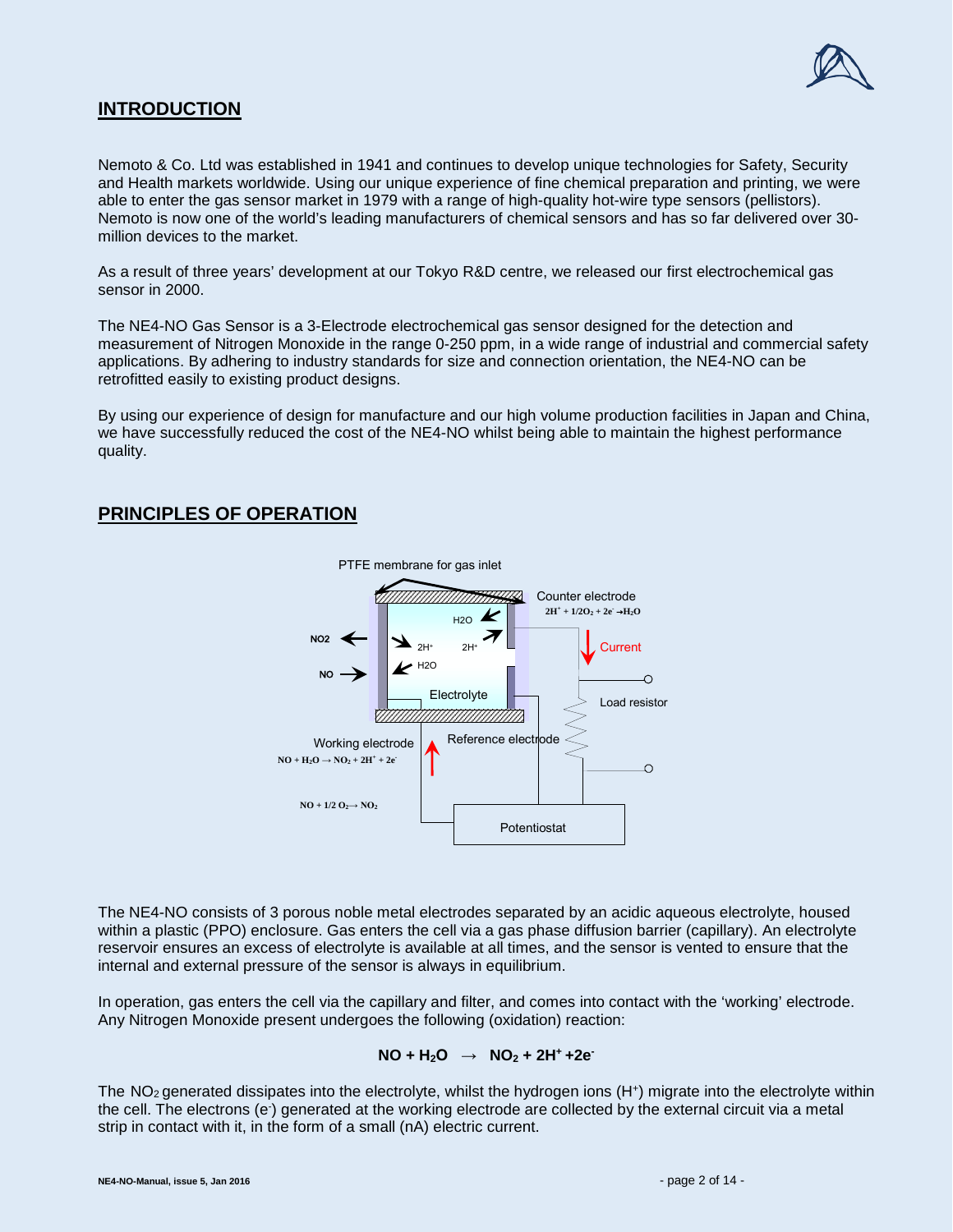

The reaction at the working electrode is balanced by a reciprocal (reduction) reaction at the 'counter' electrode, using Oxygen from the surrounding atmosphere.

#### $Q_2 + 4H^+ + 4e^- \rightarrow 2H_2O$

The electrons consumed in this reaction are supplied by the external circuit via a metal strip in contact with the counter electrode.

Thus water is consumed whilst Hydrogen ions are generated at the working electrode, whilst the water is recreated and hydrogen ions are consumed at the counter electrode. At the same time, the reaction at the working electrode generates electrons, whilst the reaction at the counter electrode consumes electrons. By connecting the working and counter electrodes together via a special circuit, the flow of electrons between the two electrodes may be measured as a nA level current signal proportional to the ppm concentration of Nitrogen Monoxide.

The 'reference' electrode maintains the healthy operation of the cell. It is surrounded by electrolyte, sees no gas and no current is allowed to be drawn from it. Its electrochemical potential hence always remains constant at a level known as the "rest air potential" and this is used to regulate the potential of the working electrode, regardless of the current it is generating during operation. The use of a reference electrode in this way (i.e. threeelectrode operation) helps to extend the working range of the sensor, improves linearity and results in a number of performance benefits compared with similar sensors working with 2-electrodes only.

## **FEATURES**

Electrochemical gas sensors have the following superiority to conventional semiconductor type and hot-wire type gas sensors.

- **Linear output in proportion to gas concentration**
- **High reproducibility**
- **Highly gas specific**
- **Unaffected by humidity**
- **Stable output for long periods**
- **Low power consumption because no heater is used (can be battery operated)**
- **Small and lightweight (can be used in portable devices)**
- **No mechanical structure so highly resistant to shocks and vibrations.**

The NE4-NO has been developed from our accumulation of technologies in production of hot-wire type gas sensors, long research experience into catalysts, fine printing, and assembling of sensors. The NE4-NO is small and less-expensive, but has high sensitivity, long life, and leak-free performance even under severe operating conditions.

#### **Air vent**

The electrolyte used for chemical sensors is very hygroscopic, i.e. it has affinity for water, and its volume varies depending on ambient temperature and humidity. This variation causes pressure inside the sensor to rise and fall. In the worst case the electrolyte may leak out of the sensor and damage the circuitry around it.

To prevent this, the NE4-NO utilizes an air vent capability. This maintains equilibrium between internal and external pressures and allows the sensor to be used in any orientation and under high temperature and humidity conditions.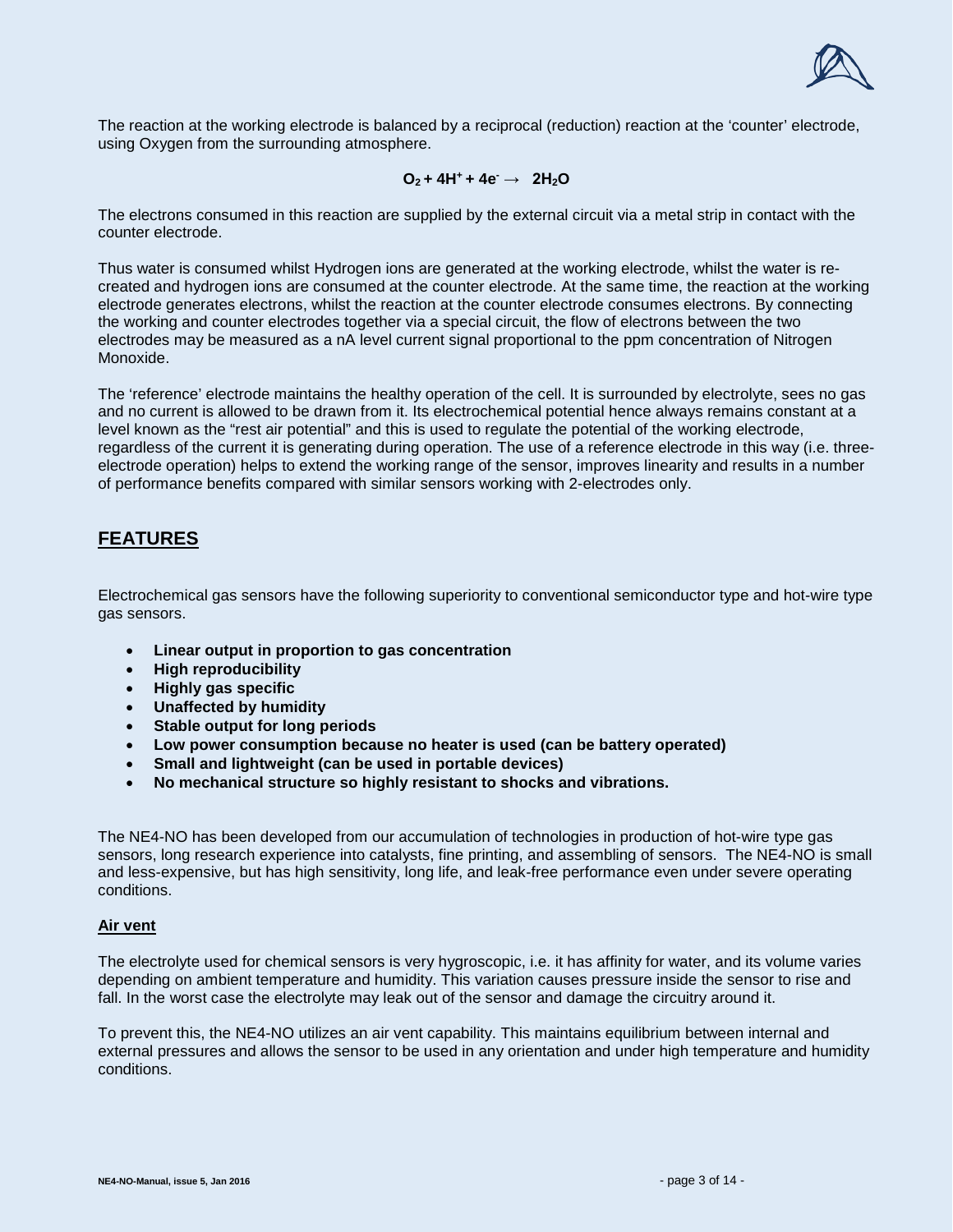

| <b>Output signal</b>                                                         | At 20 °C                                | 400 +/- 80 nA/ppm XX                  |  |
|------------------------------------------------------------------------------|-----------------------------------------|---------------------------------------|--|
| Zero offset in clean<br>air                                                  |                                         | $\lt$ +/- 5 ppm equivalent            |  |
| <b>Response time (T90)</b>                                                   |                                         | $<$ 40 sec.                           |  |
| <b>Repeatability</b>                                                         | (Same day<br>measurement)               | $< +/- 2 \%$                          |  |
| <b>Long Term Stability</b>                                                   | Zero offset                             | $\lt$ +/- 2 ppm equivalent /<br>month |  |
|                                                                              | Sensitivity to NO                       | $\lt$ +/- 2 % signal / month          |  |
| <b>Temperature</b><br>dependence<br>$(20^{\circ}C \text{ to } +40^{\circ}C)$ | Zero offset swing                       | $\lt$ +/- 4 ppm NO equivalent         |  |
|                                                                              | In Service                              | $-20^{\circ}$ C to $+50^{\circ}$ C    |  |
| <b>Temperature range</b>                                                     | Recommended in<br>Storage               | $0^{\circ}$ C to +20 $^{\circ}$ C     |  |
|                                                                              | In Service                              | $15 - 90%$ RH<br>(non-condensing)     |  |
| <b>Humidity range</b>                                                        | Recommended<br>in Storage               | 15 - 90%RH<br>(non-condensing)        |  |
| Pressure range in<br>service                                                 |                                         | $0.9 - 1.1$ atm                       |  |
|                                                                              |                                         | $0 - 250$ ppm                         |  |
| <b>Detection range</b>                                                       | <b>Maximum Overload</b><br>Range        | 1,000 ppm                             |  |
| <b>Recommended load</b><br>resistor                                          |                                         | $10\Omega$                            |  |
| <b>Recommended</b><br>maximum storage                                        |                                         | 6 months                              |  |
| <b>Warranty</b>                                                              | <b>Against faulty</b><br>workmanship or | 12 months                             |  |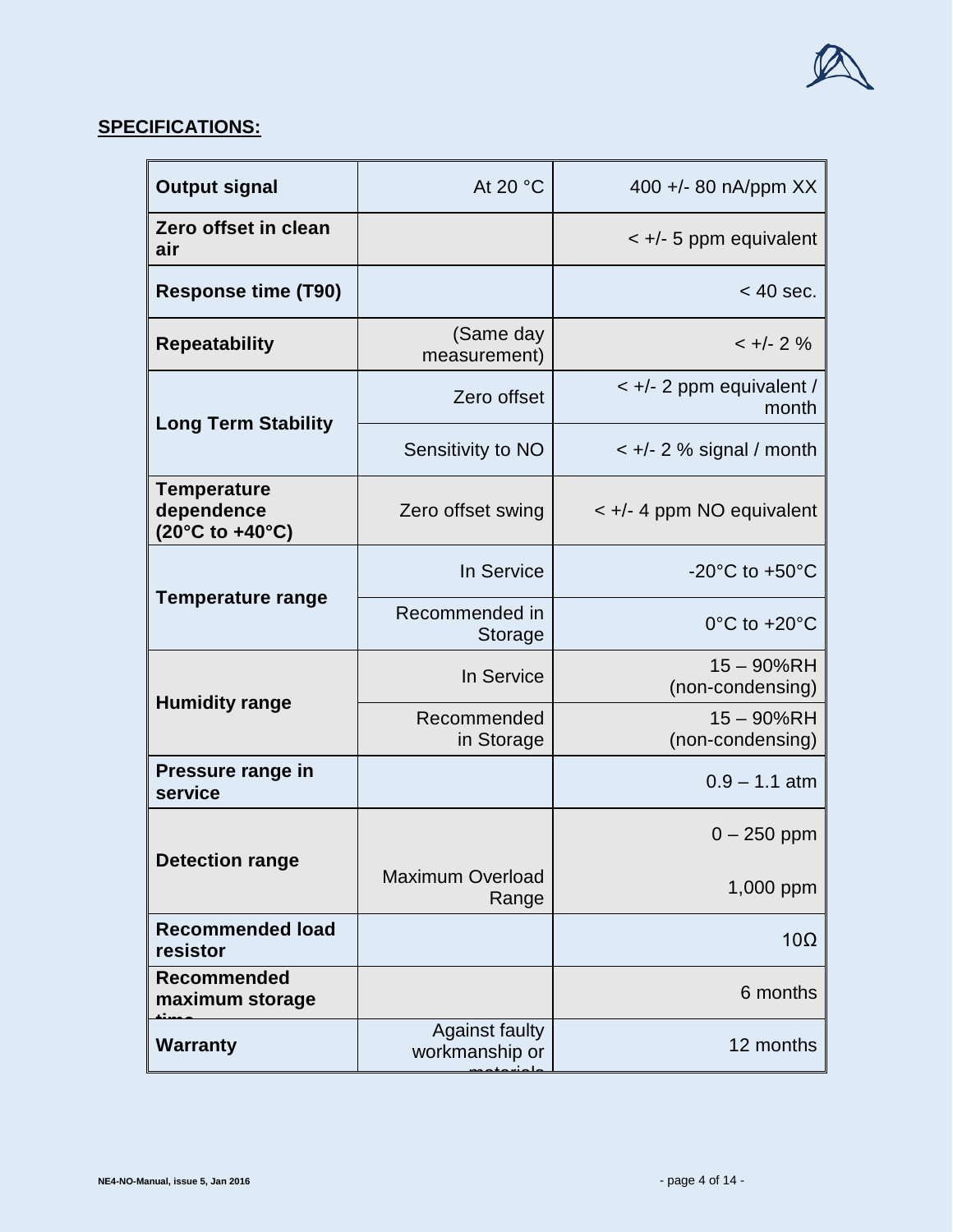

## **DIMENSIONS:**



| <b>Case Material</b> | <b>PPO</b>          |
|----------------------|---------------------|
| Cap Color            | <b>Light Purple</b> |
| Weight               | $5$ g (approx.)     |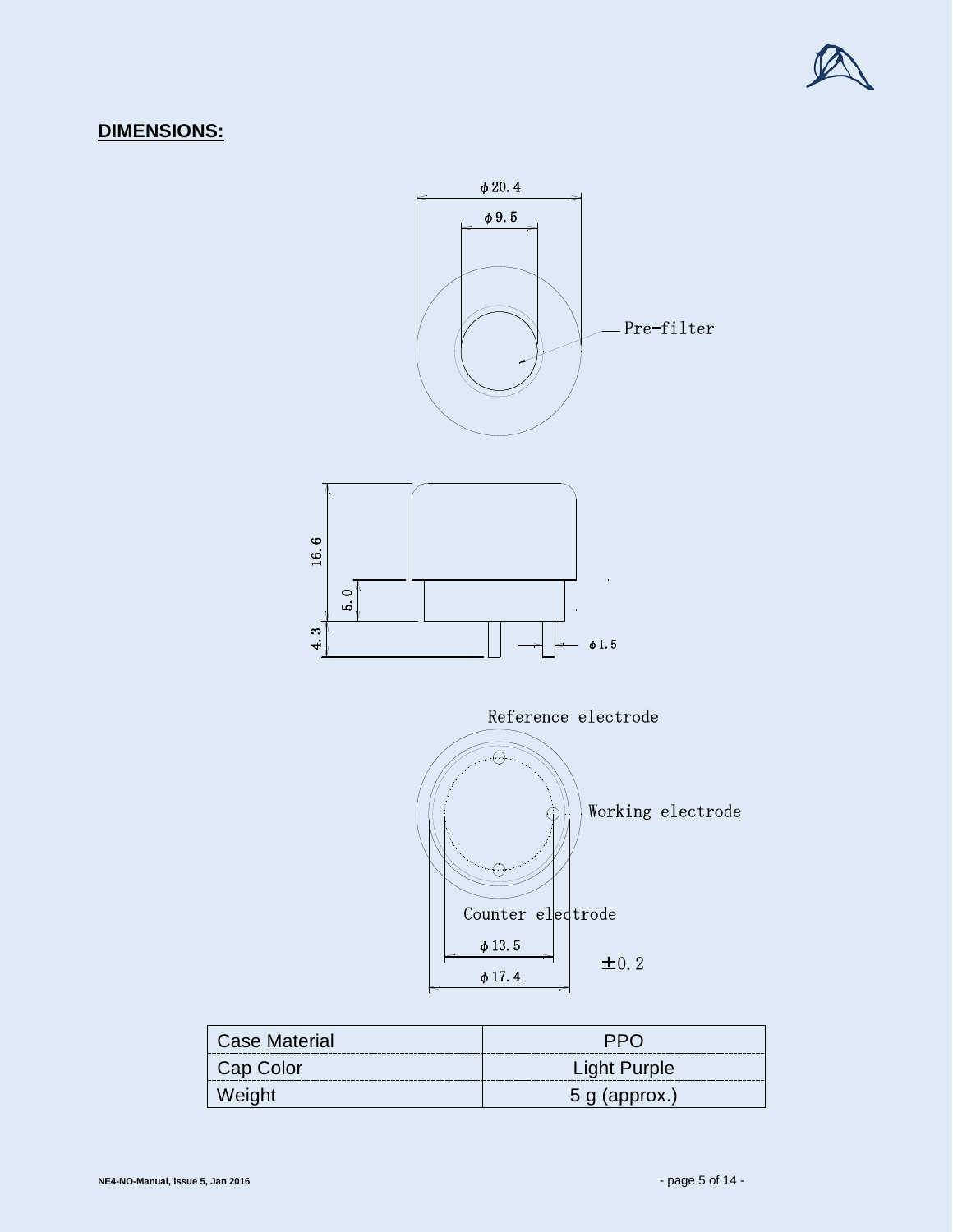

## **PERFORMANCE DATA**

#### **1) Uncompensated Temperature Dependence:**

The following graph illustrates the typical effect of temperature on the output signal of the NE4-NO, for a sensor calibrated at 20**<sup>o</sup>**C:



The following graph illustrates the typical drift of zero offset with temperature:

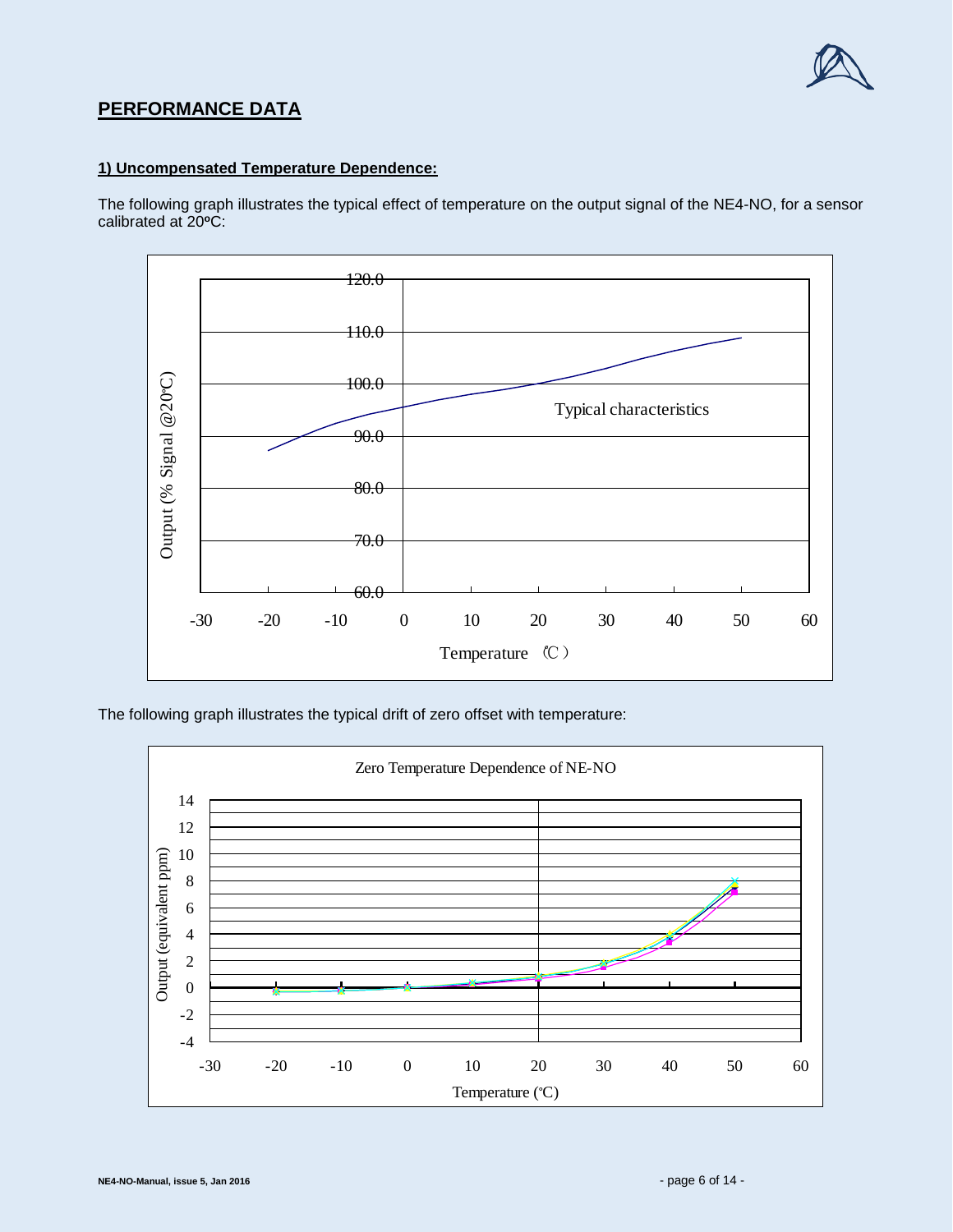

## **2) Linearity**



### **3) Cross Sensitivities:**

The following table gives cross sensitivity information for a variety of commonly encountered gases (NO = 100)

| Detected gases    | % Relative sensitivity (Assumes NO = 100) |  |
|-------------------|-------------------------------------------|--|
| Nitrogen monoxide | 100                                       |  |
| Carbon monoxide   | Less than 1                               |  |
| Carbon dioxide    | Less than 1                               |  |
| Hydrogen          | Less than 1                               |  |
| Sulphur-dioxide   | Less than 5                               |  |
| Nitrogen dioxide  | Less than 40                              |  |
| Hydrogen sulphide | Less than 50                              |  |
| Ammonia           | Less than 1                               |  |
| Ethanol           | between -10 and +5                        |  |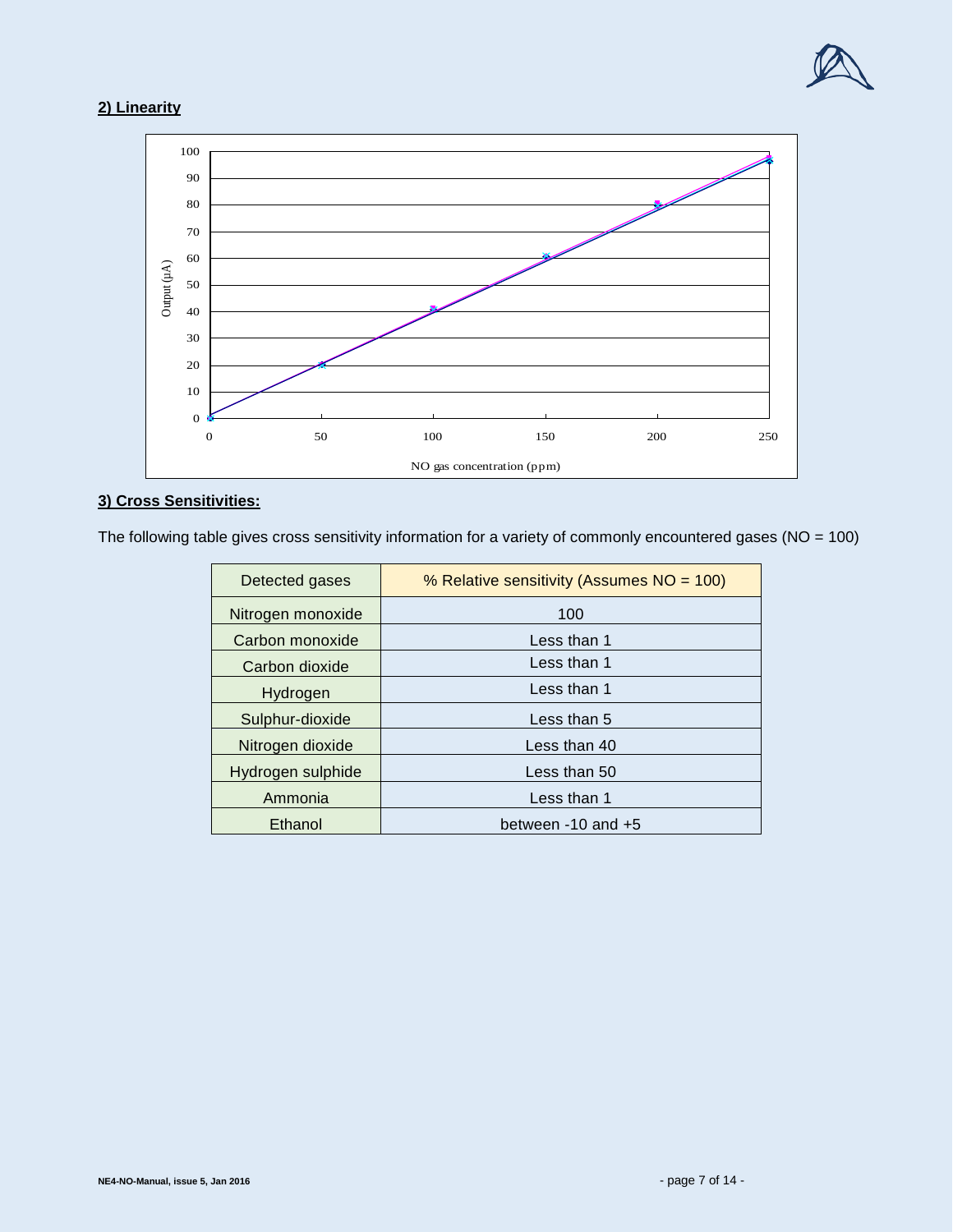

#### **4) Response Characteristics**

The following illustrates the typical response and recovery times for exposures to Nitrogen Monoxide at 50 ppm:



#### **5) Bias voltage dependence**

Most 3- electrode electrochemical gas sensors (e.g. sensors for CO, H2S etc...) require the potential of the working electrode to be held at the same potential as the reference electrode by the external circuit during operation. For correct operation of the NE4-NO sensor, however, the external circuit is required to hold the potential electrode at a potential around **300mV HIGHER** than the potential of the reference electrode. This is termed "biased" operation. The following graph illustrates the change in sensitivity of the sensor to NO gas (45 ppm) at different bias voltages:

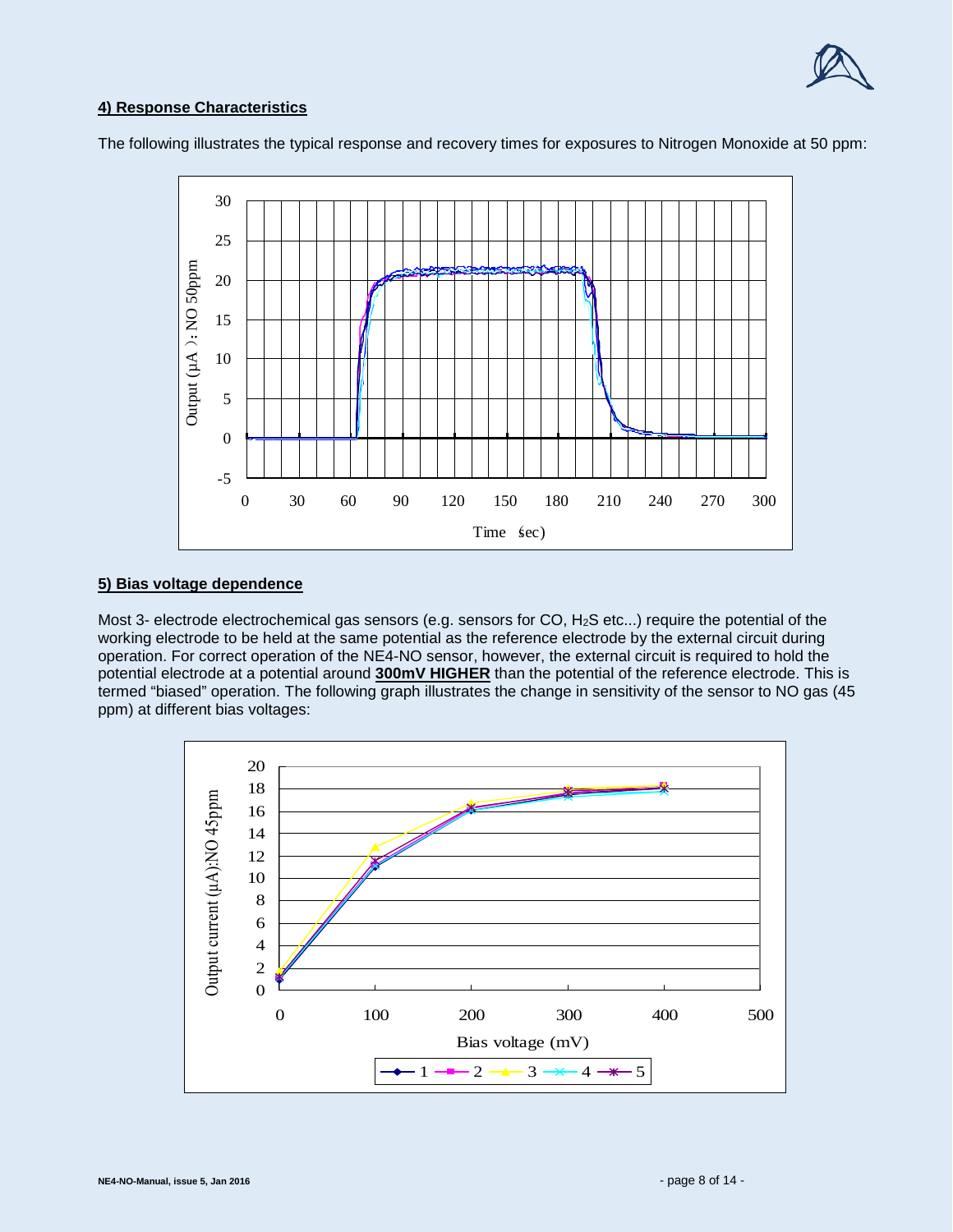

## **TOLERANCE TO ENVIRONMENTAL EXTREMES**

#### **1) Tolerance to temperature and Humidity extremes**

**High Temperature / Low Humidity:** The following graph illustrates the signal output stability for a sensor exposed to +50°C and less than 40%RH over 50 days. The NO concentration used was 45.7ppm NO in air.



**High Temperature / Normal Humidity:** The following graph illustrates the typical signal output stability for a sensor exposed to +50°C and 60% RH over 50 days. The NO concentration used was 45.7ppm NO in air.

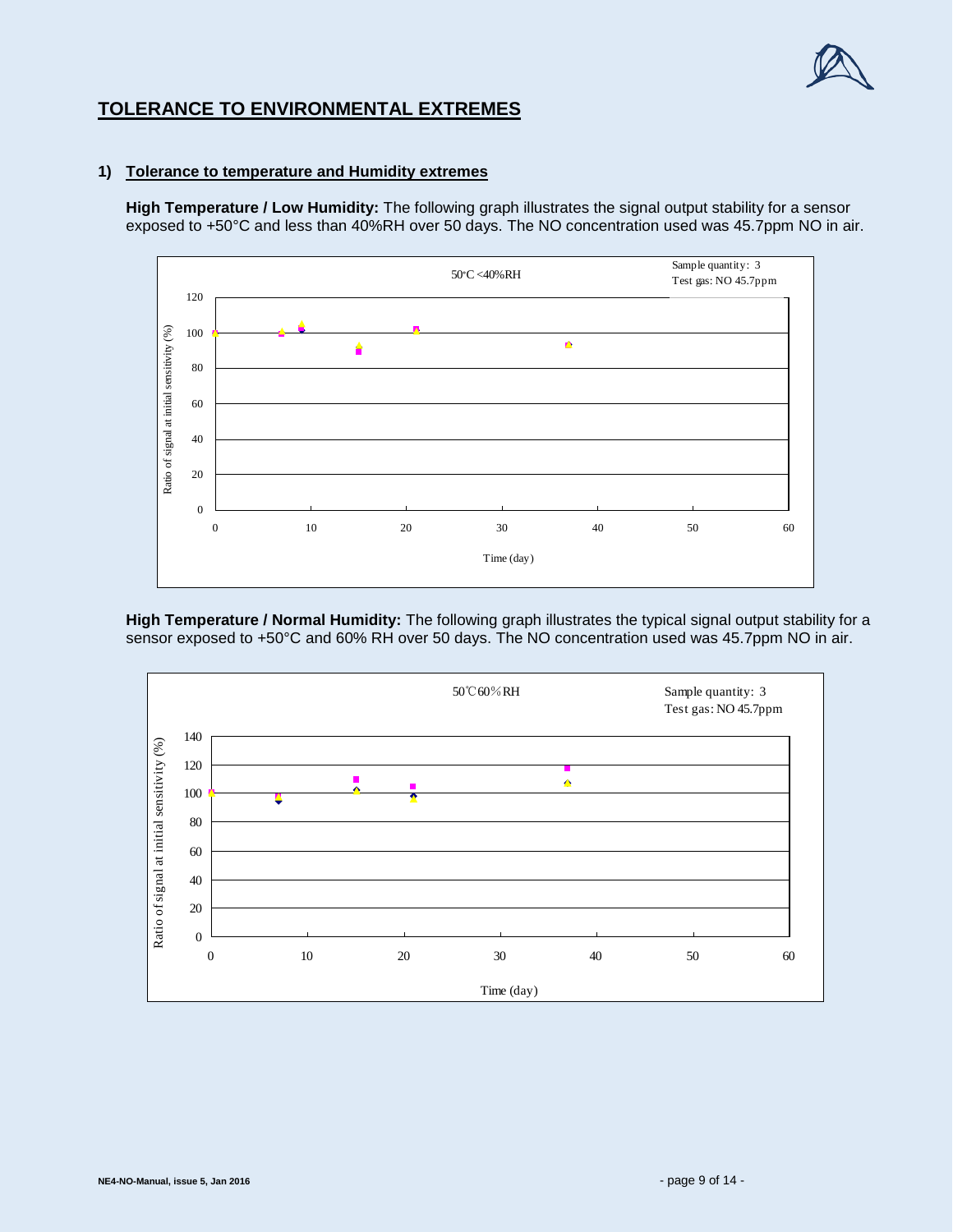

**Low Temperature:** The following graph illustrates the signal output stability for a sensor exposed to -20°C over 50 days. The NO concentration used was 45.7ppm NO in air.



#### **Tolerance to thermal shock**

The following table shows the zero and sensitivity change following an exposure to -20°C for 30 minutes, followed immediately with an exposure to +50°C for 30 minutes. This 60 minutes cycle was repeated 10 times. The gas concentration used for testing was 30ppm.

| No. | Before temperature cycling      |                                 | After temperature cycling       |                                 | <b>Sensitivity</b>        |
|-----|---------------------------------|---------------------------------|---------------------------------|---------------------------------|---------------------------|
|     | Zero offset in air<br>$(\mu A)$ | Sensitivity to<br>30ppm NO (µA) | Zero offset in air<br>$(\mu A)$ | Sensitivity to<br>30ppm NO (µA) | variation ratio<br>$(\%)$ |
|     | 0.43                            | 12.2                            | 0.57                            | 12.14                           | 99.5                      |
| 2   | 0.45                            | 11.97                           | 0.57                            | 11.92                           | 99.6                      |
| 3   | 0.61                            | 12.34                           | 0.72                            | 12.58                           | 101.9                     |
| 4   | 0.46                            | 12.36                           | 0.57                            | 12.71                           | 102.9                     |
| 5   | 0.48                            | 12.45                           | 0.61                            | 12.79                           | 102.7                     |

#### **2) Tolerance to mechanical shock**

The following table shows the zero and sensitivity change following a drop test: The sensor was dropped from a height of 1m on to a concrete floor 5 times. The gas concentration used for testing was 30ppm.

| No. | Before test (micro A)           |                                 | After test (micro A)            |                                 | <b>Sensitivity</b>         |
|-----|---------------------------------|---------------------------------|---------------------------------|---------------------------------|----------------------------|
|     | Zero offset in air<br>$(\mu A)$ | Sensitivity to<br>30ppm NO (µA) | Zero offset in air<br>$(\mu A)$ | Sensitivity to<br>30ppm NO (µA) | variation ratio<br>$(\% )$ |
|     | 0.36                            | 11.98                           | 0.42                            | 12.18                           | 98.4                       |
|     | 0.39                            | 11.67                           | 0.45                            | 11.96                           | 97.6                       |
| 3   | 0.57                            | 12.05                           | 0.61                            | 12.32                           | 97.8                       |
|     | 0.63                            | 12.92                           | 0.46                            | 12.35                           | 104.6                      |
|     | 0.82                            | 12.31                           | 0.49                            | 12.45                           | 98.8                       |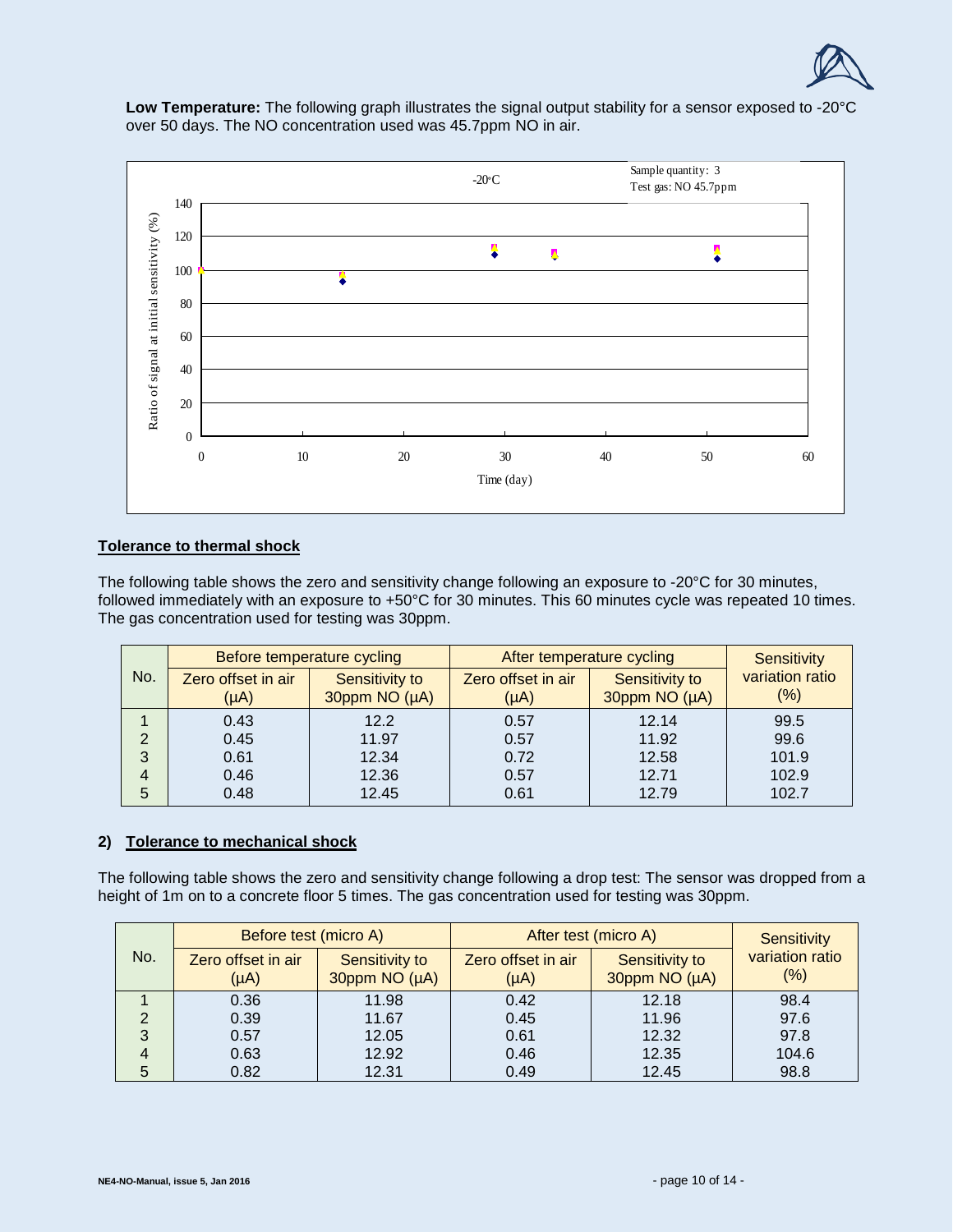

## **NOTES FOR CIRCUIT DESIGN**

The basic measuring circuit for all 3-electrode electrochemical gas sensors is shown below:



In this arrangement, the output voltage  $=$ 

Gas Concentration (ppm) x Cell Output (A) x R $G$  ( $\Omega$ )

So if R<sub>G</sub> is 10k, cell output is 400nA/ppm and gas concentration is 10ppm then

VOUT =  $10 \times (400 \times 10^{-9}) \times (10 \times 10^{3}) = 0.040 V$ 

- RL is the cell load resistor (typically 7.5-33 $\Omega$ ). Speed of response can be increased by reducing the value of RL, but signal noise may be increased as a consequence. The recommended values are shown on sensor datasheets
- Amplifiers should be high quality precision low input offset types, e.g. OP97or similar
- Some sensors require temperature compensation circuitry. A simple compensation network can be incorporated into this circuit by replacing RG with a thermistor. Typically this is a NTC thermistor that has 3435K of B constant adjusting the output accuracy to within  $± 10\%$  in the range of -10 $\degree$ C ~ 50 $\degree$ C. Any thermistor with a B-constant around 3500K and resistance value (R<sub>25</sub>) of 10 KΩ can be used. Alternatively, temperature compensation may be undertaken using software lookup tables.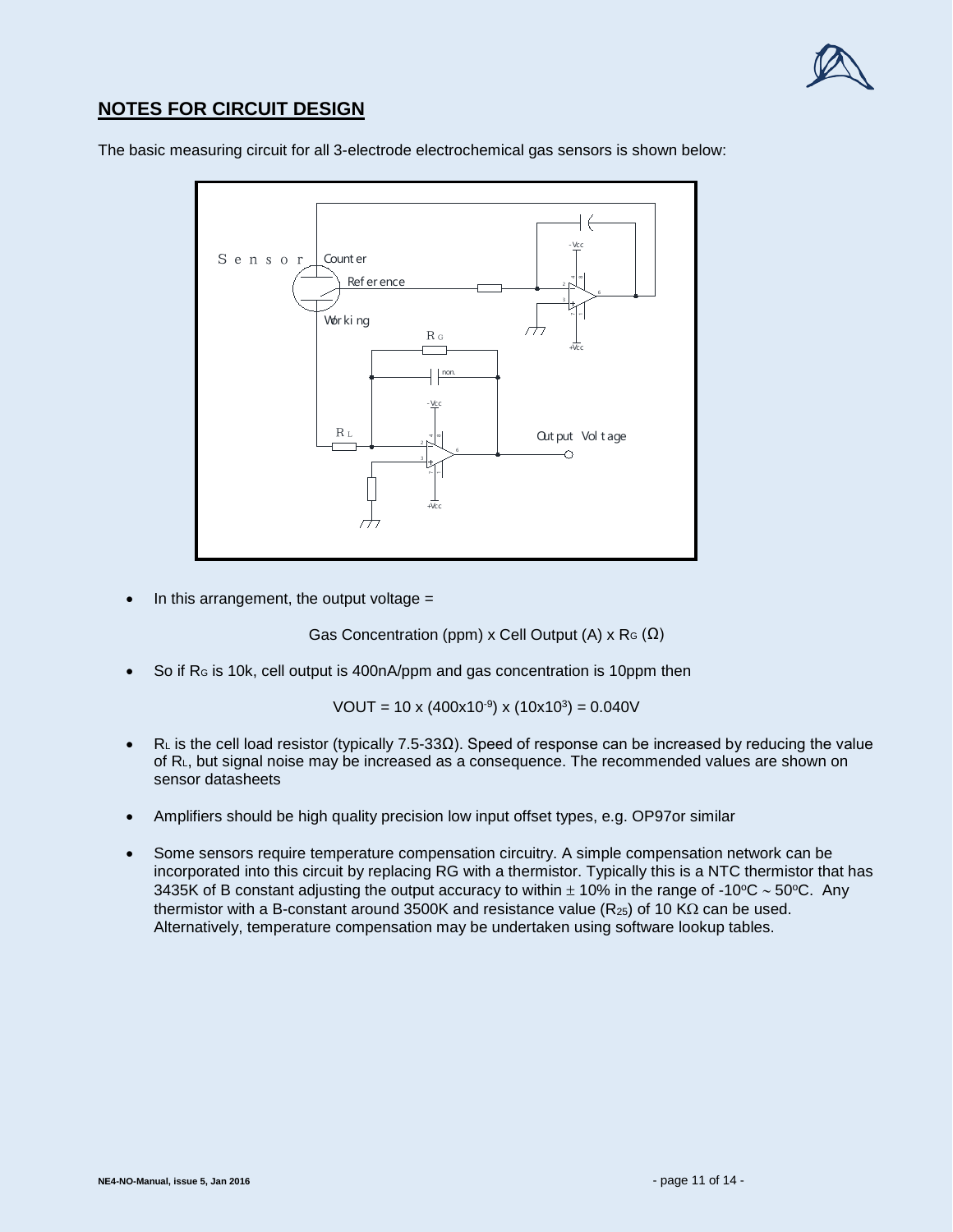

 $0.1\mu$ -Vcc 0. 1μ F  $N E 4-N O$ C 10kΩ R  $\frac{1}{2}$  +  $\frac{1}{2}$  +  $\frac{1}{2}$  +  $\frac{1}{2}$  +  $\frac{1}{2}$  +  $\frac{1}{2}$  +  $\frac{1}{2}$  +  $\frac{1}{2}$  +  $\frac{1}{2}$  +  $\frac{1}{2}$  +  $\frac{1}{2}$  +  $\frac{1}{2}$  +  $\frac{1}{2}$  +  $\frac{1}{2}$  +  $\frac{1}{2}$  +  $\frac{1}{2}$  +  $\frac{1}{2}$  +  $\frac{1}{2}$  +  $\frac{1$ 6 OP97 W 30kΩ TH vb 0. 1μ F Set bi os 13kΩ vol t age+Vcc non. 10μ F -Vcc  $0.1\mu$ Out put Vol t age 10Ω +<br>+<br>+<br>+<br>+  $\cap$ OP97 10Ω 0. 1μ F TH : NTC Ther mi st or  $R_{25} = 10k\Omega$  B = 3435k 103AT( I shi zuka El ect r oni c Cor p. ) +Vcc

The circuit Nemoto employs for all its internal testing of NE4-NO is shown below:

Nemoto recognises that the companies who use its gas sensing devices are themselves experts in circuitry design, often with more expertise than Nemoto in this area. The information given here is hence for initial guidance only, and Nemoto does not insist that instrument designers reproduce our circuitry guidance precisely. If the instrument designer deviates from this guidance significantly, however, Nemoto advises that we should be consulted to ensure that the proposed circuit design will function correctly.

Failure to adhere to the recommended circuitry outlined in this document without consultation with Nemoto may result in the suspension of the warranties which apply to the device.

## **GENERAL NOTES ON HANDLING, MANUFACTURE AND INSTRUMENT DESIGN**

#### **1) Long-term drift of gas sensitivity**

All electrochemical gas sensors lose sensitivity over time due to small changes on the surface of the working electrode, reducing its oxidation capability. To reduce this, the NE4-NO uses a newly developed electrode catalyst that will not deteriorate by more than 5% / year. Typically, these changes are limited to less than 5% but we recommend that this deterioration should be taken into account when designing application circuits.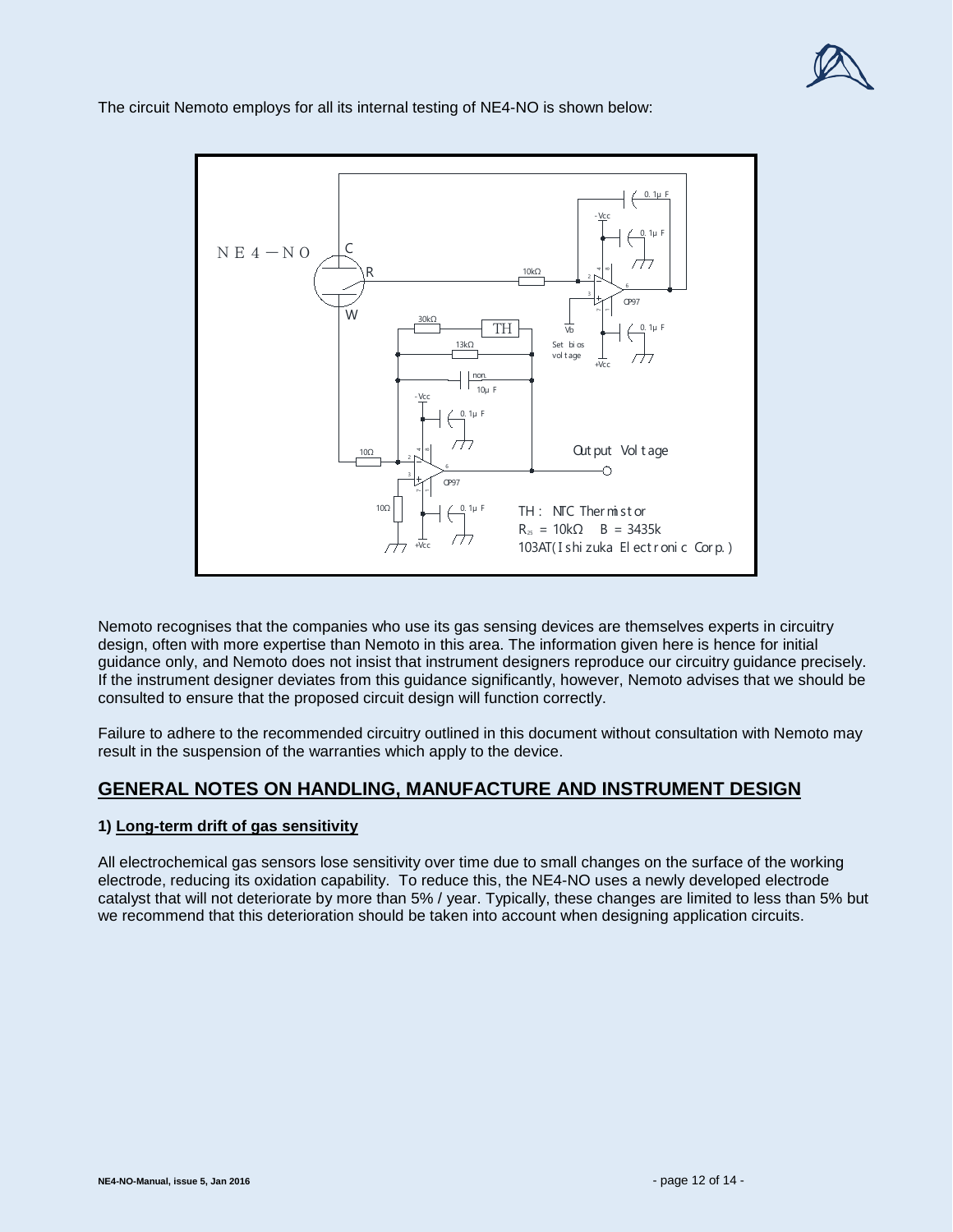

#### **2) Environmental effects on gas sensitivity**

Due to the hygroscopic nature of the electrolyte used in electrochemical sensors, moisture is absorbed from or released to the surrounding atmosphere. In high humidity moisture is absorbed, causing an increased sensitivity. In low humidity moisture is released back to the atmosphere and the sensitivity decreases. Conventional electrochemical gas sensors show annual variation of gas sensitivity as much as 10 ∼ 20%.

The NE4-NO utilises an advanced electrolyte management design and, combined with the unique electrode catalyst structure, these changes can be greatly reduced. Under normal operating conditions, gas sensitivity should change by no more than  $\pm$  5% of the output value. The NE4-NO is designed so that all changes due to moisture uptake/release are completely reversible.

If the gas intake area of the sensor is blocked with water drops or other liquid, gas cannot enter the sensor. The NE4-NO is fitted with an integral hydrophobic barrier to prevent this, but we recommend the use of additional membrane barriers if the sensor in highly condensing RH conditions.

NO gas is almost the same weight as air. In a standard gas detection system for personal safety, NO detecting devices should be installed around 5ft from the floor.

If the sensor is to be used in more irregular atmospheres, please contact us for assistance.

#### **3) Storage of sensors**

Electrochemical sensors should be stored in a clean air under room temperature, preferably 0°C ∼ 20°C and in non-condensing RH conditions. The maximum storage period would be 6 months after delivery. For sensors stored for more than 6 months, the life in service will be shortened by the excess storage period. Unlike semiconductor type or hot-wire type gas sensors, the gas sensitivity of electrochemical gas sensors will change as time passes regardless of whether sensor has been used or not.

#### **4) Mounting of sensors**

Electrode pins must be connected correctly to ensure operation.

If a thermistor is used for temperature compensation, it must be located near the sensor and away from heat sources such as transformers.

The NE4-NO can be mounted in any orientation.

NE4-NO connection pins cannot be soldered as excess heating may cause the deformation of the housing and eventually leakage of electrolyte.

#### **5) Calibration and gas testing**

Calibration of detectors or densitometers should be done after the output value has been stabilized in clean air.

Evaluation of gas sensitivity should be made in clean, humidified, air. When a test gas is blown directly to the gas intake area, higher gas sensitivity may be observed. It is therefore best to test and calibrate gas detection instruments and sensors in diffusion mode. This can be achieved by using a suitable test housing where a low flow rate is used (<1l/min) and where the air is agitated to ensure equal gas diffusion throughout.

Note that Nemoto's own internal testing systems place the sensor in a large chamber, with the gas introduced by injection. The chamber includes a fan which gently agitates the gas inside the chamber to ensure the test gas is fully mixed with the air and does not stratify in the chamber. In this way, Nemoto's own testing very closely simulates the action of the sensor in a typical application.